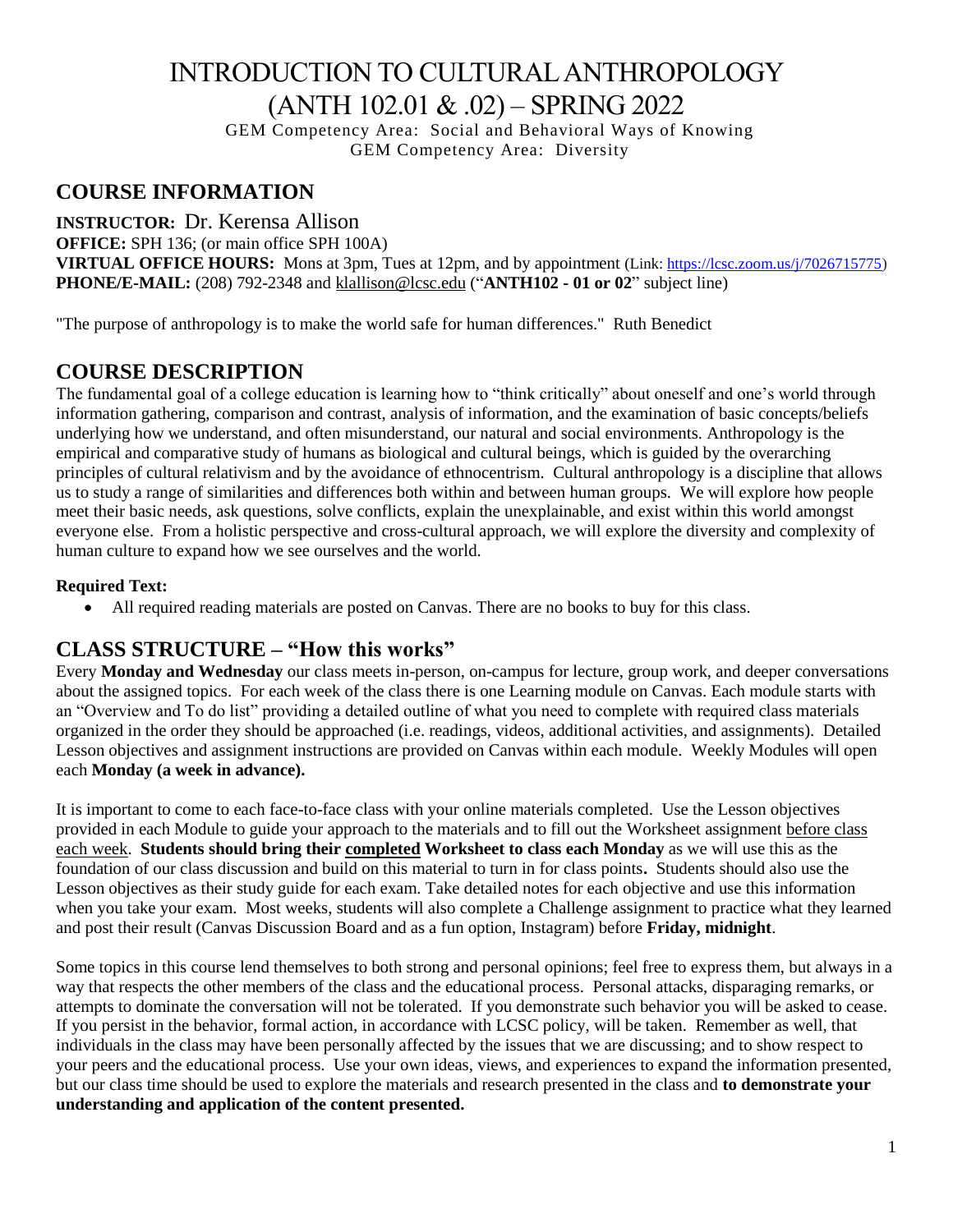**CANVAS:** A Canvas page has been developed for this course. This source will contain all the materials necessary for successful completion of the class, the syllabus, assigned readings, links to films and websites, course information, and assignments. The Canvas system is an important part of this course, so please go and explore it early and let me know if you have any difficulties before the first assignment is due.

Please visit the e-Learning Services Website for a list of [computer system requirements](https://www.lcsc.edu/e-learning/student-information/canvas-technology-specifications) (Full URL:

https://www.lcsc.edu/e-learning/student-information/canvas-technology-specifications). E-Learning Services offers additional information for students on their [student information page](https://www.lcsc.edu/e-learning/student-information/) (Full URL: https://www.lcsc.edu/e-learning/studentinformation).

## **COURSE OBJECTIVES**

### **General Education Learning Outcomes (GELOs):**

This course is designed to help you develop the competencies stipulated by the Idaho State Board of Education for the *Social and Behavioral Ways of Knowing* component of the General Education Core. Upon successful completion of this course, you will be able to do the following:

- i. Demonstrate knowledge of the theoretical and conceptual frameworks of this particular Social Science discipline (Anthropology).
- ii. Develop an understanding of self and the world by examining the dynamic interaction of individuals, groups, and societies as they shape and are shaped by history, culture, institutions, and ideas.
- iii. Utilize Social Science approaches, such as research methods, inquiry, or problem-solving, to examine the variety of perspectives about human experiences.
- iv. Evaluate how reasoning, history, or culture informs and guides individual, civic, or global decisions.
- v. Understand and appreciate similarities and differences among and between individuals, cultures, or societies across space and time.

### **General Education Learning Outcomes (GELOs):**

This course is also designed to help you develop the competencies stipulated by the Idaho State Board of Education for the *Diversity* component of the General Education Core. Upon successful completion of this course, you should be able to demonstrate the following competencies:

- i. Demonstrate the effect of culture on human behavior.
- ii. Compare one's own worldview with another worldview.
- iii. Compare differences between key values, assumptions, or beliefs among diverse peoples beyond our own.
- iv. Demonstrate how sameness and difference, as constituted through intersections of social categories (e.g. racial, ethnic, religious, regional, economic, and/or gendered backgrounds), shape the human experience.
- v. Utilize information about human diversity from a variety of sources.
- vi. Demonstrate readiness to communicate (nonverbal and verbal) across cultures with civility and sensitivity.

### **In addition, students will be able to:**

- Learn the basic tools, concepts, and methods of cultural anthropology and be able to apply these to your own lives regardless of what career path you choose.
- Improve their abilities to "think outside the box" by recognizing our own cultural biases and questioning the assumptions, beliefs, concepts, and ideas we have previously taken for granted.
- Learn to ask challenging and productive questions about the world and humanity.

## **COURSE EVALUATION**

Your grade will be based on a variety of factors (weekly worksheets, challenges, exams, and a final project). The best way to succeed is to stay on schedule with the content and submit assignments on time. Every effort will be made to grade assignments within one week of the due date (Note that this might be different from the date that you personally submitted your assignment.). Please be aware that minimum requirements are as the term indicates the minimum requirements to not fail an assignment. In short, do not expect to receive an outstanding grade for simply having done the minimum.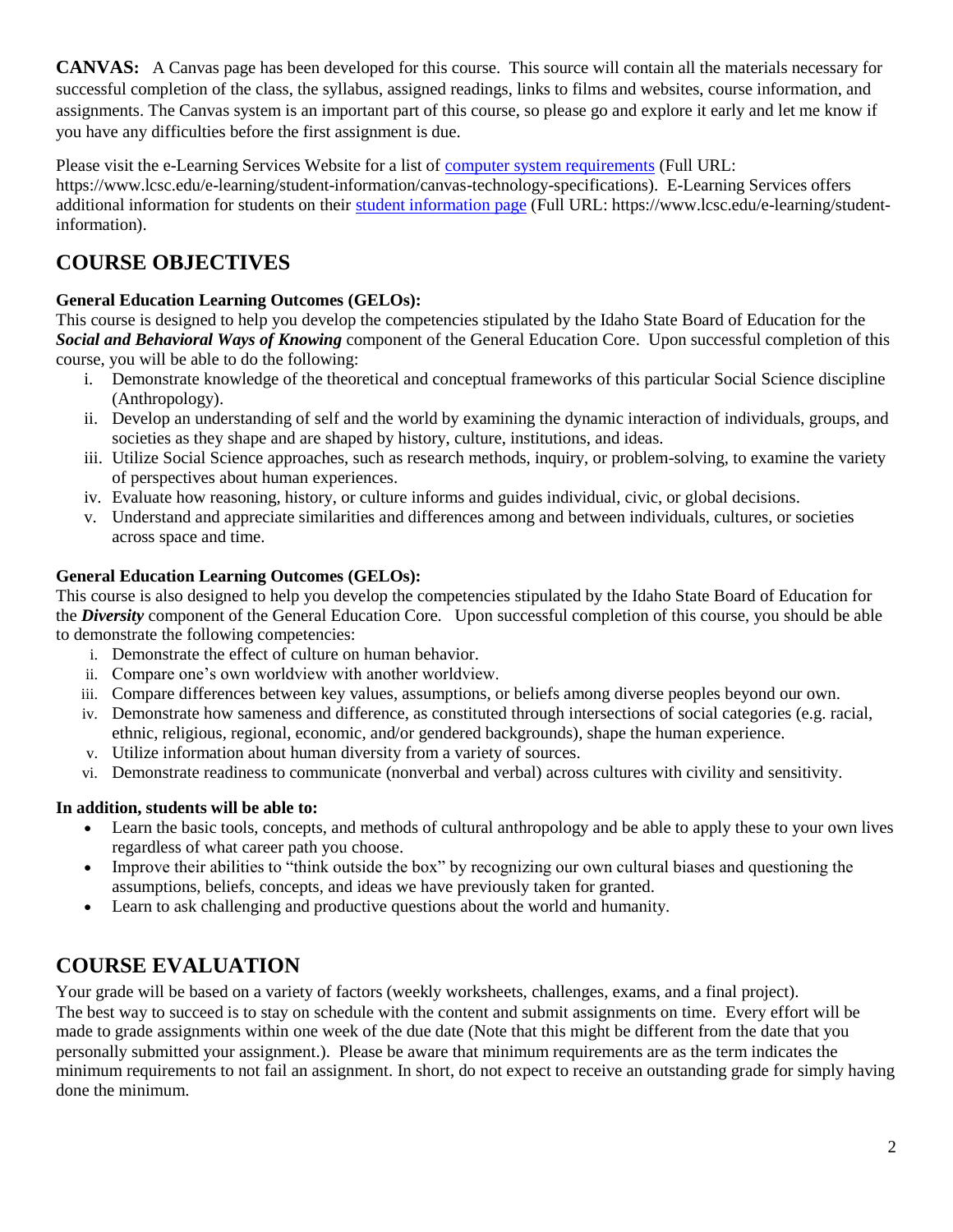### **Challenges (300 pts., 10 @ 30 pts.):**

The big ideas presented in the course are not simply to be memorized. Students must "live their way" into them and make them part of their lives. So, most weeks students will complete a challenge that allows them to put the new ideas and perspectives into action. Students will take each challenge, post pictures, answer questions provided, and reflect on their experience on the Discussion Board and Instagram (optional). Each challenge is unique and detailed instructions will be provided for each challenge. Challenges will be graded based on engagement and effort (taking it seriously and giving it your best effort, including good writing, and specific examples), and **demonstrated comprehension of the Lesson objectives for the week**.

### • **Two Challenge Response Posts (Response posts are worth 5 pts of your total challenge grade)**

Learning to respond to other student's ideas and experiences is an important analysis skill. Students will read through their peer's Challenge posts and respond to two separate Challenges. Response postings should be a response to the **content** of the individual's Challenge discussion. Your job is not to criticize or in essence grade another student's challenge (that is my job). Rather, you should offer additional information that you think provides an alternative view or further supports a discussion of the content provided in the Lesson objectives. Remember, the goal of these challenge responses is to practice anthropology, stimulate discussion, demonstrate understanding of the material, and engage in critical thinking, not to criticize your classmates.

**A response post which simply states that you agree or disagree with a discussion post is not enough to earn these points.** All Challenge assignments should be posted by Sunday PST midnight on the due date listed on the course schedule. Responses should be posted **no later than two days following the discussion** post deadline (by **Sunday, midnight PST).** 

### **Worksheets (100 pts., 10 @ 10 pts):**

Worksheet assignments are most often content questions to complete while you view, review, and analyze class materials before class each **Monday**. Worksheets will be graded based on engagement and effort (taking it seriously and giving it your best effort, including good writing), and the **quality of the examples presented from the course materials**. Students can earn full points on the worksheet assignments by demonstrating they completed the Lesson materials before class. **Note: There are eleven worksheets total and students can skip one without penalty or complete them all for extra credit points.**

#### **Exams (150 pts., 2 @ 75 pts)**

There are **two equally-weighted online exams.** Exams will cover ALL class materials, including readings, lectures, and films. These exams will include a combination of multiple-choice, true/false, and essay. The exams are available in Canvas for one week. Students do not need to go to a testing center to take these exams, but do make sure to have good internet connection. The exams are open note and open book, but there will not be enough time to look up each question **(1 attempt & 2-hour time limit)**. The **first exam** will focus on material covered during **Weeks 1-7**. The **second exam** will follow the same format as the first exam and test your understanding of material covered during **Weeks 8-15**. Exams will not be cumulative, but the understanding of some material will be pertinent throughout the semester.

The grading of exams is straightforward with regard to multiple choice and true/false—answers are either correct or incorrect. Essays on the exams will be graded according to the correctness and thoroughness of your answer, and the degree to which your answer reflects engagement with the assigned materials.

### **Final Project (100 pts):**

Students will create a manifesto in video or written format which captures their learning from the class. This manifesto assignment is an academically supported declaration of intentions, motives, or ideas for change critically analyzing/incorporating information from at least **five** class Lessons to support their declarations. The final project will be graded based on content (thesis and choice of examples), quality of presentation (clarity and organization), **creativity**, personal reflections, and overall effort. Detailed instructions and examples are provided with the assignment instructions on Canvas.

#### **EXTRA CREDIT (30 pts. total):**

You may take the opportunity to earn extra credit points during the semester if you so choose.

1. Black History Month, Women's History Month, or Native American Awareness Events (20 pts; 2 Presentations & Summaries @ 10 pts each)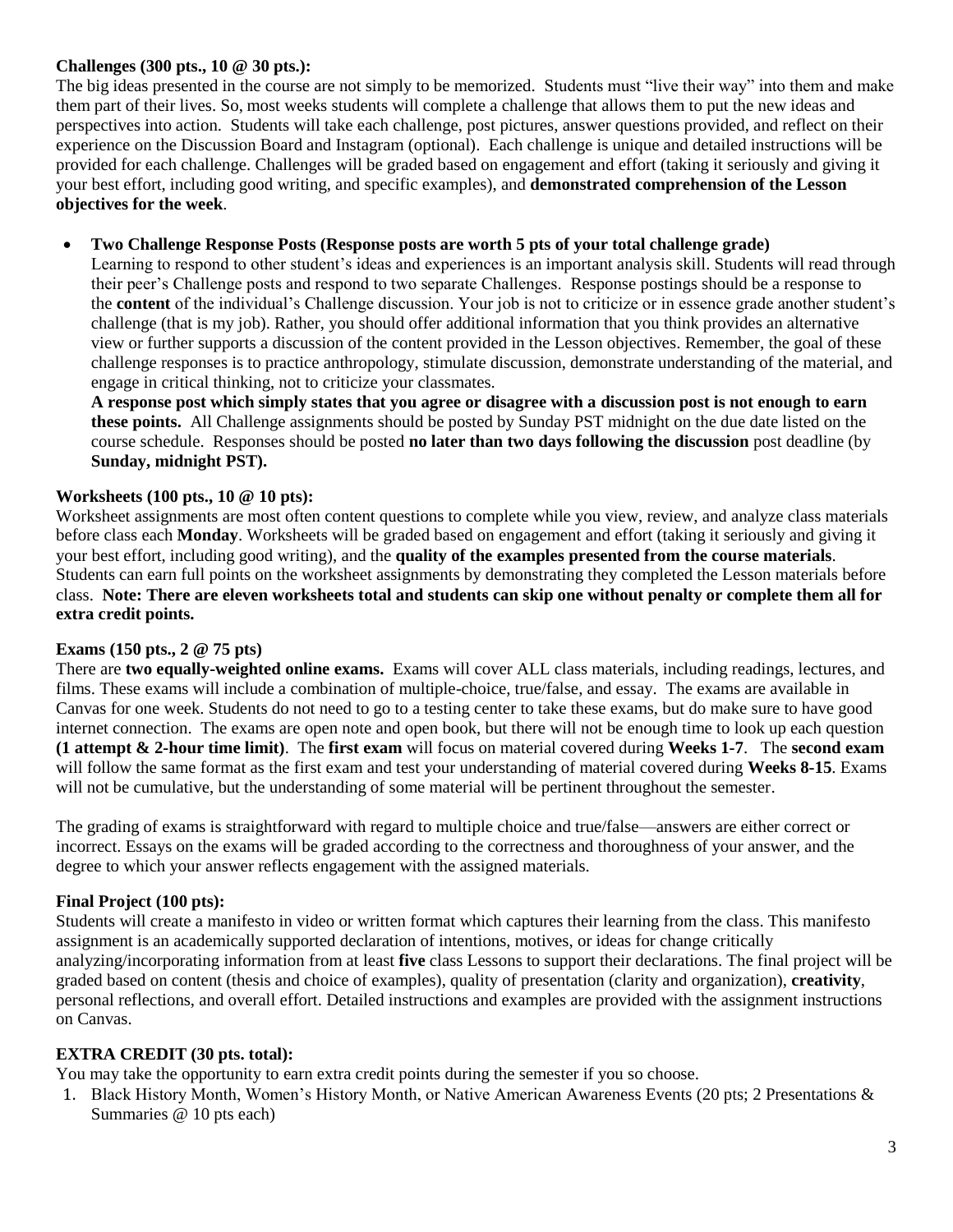Students can attend up to two presentations throughout Spring term. To earn the extra-credit points, you must attend the event (virtual and recorded opportunities are available) and write a one-two page reflection following the additional instructions on Canvas. The written reflection is **due within one-week of the presentation date** before midnight.

2. There are 11 Worksheets. You can skip one Worksheet without penalty or complete all the Worksheets and earn up to full points (10 pts).

| Your final course grade will be figured as follows: |  |  |  |  |  |  |  |  |  |  |
|-----------------------------------------------------|--|--|--|--|--|--|--|--|--|--|
|-----------------------------------------------------|--|--|--|--|--|--|--|--|--|--|

| 10 Challenges   | 300 points (30 pts each) |
|-----------------|--------------------------|
| 2 Exams         | 150 points (75 pts each) |
| 10 Worksheets   | 100 points (10 pts each) |
| 1 Final Project | 100 points               |
| Extra Credit    | 30 points                |
| TOTAL.          | 680 of 650 total points  |

I will compute your final grade based on the following cumulative percentages:

| <b>LETTER</b> | PERCENTAGE |
|---------------|------------|
| А             | 93-100     |
| $A -$         | 90-92      |
| $B+$          | 87-89      |
| B             | 83-86      |
|               | 80-82      |

| $\sim$ percentages. |          |
|---------------------|----------|
| $C+$                | 77-79    |
| C                   | 73-76    |
| $C-$                | 70-72    |
| $D+$                | 67-69    |
| D                   | 60-66    |
| F                   | $0 - 59$ |

### **A couple notes on grades and grading:**

Your work will be graded according to the thoroughness with which you have addressed each assignment; the extent to which you offer a critical, anthropological analysis/interpretation; the extent to which you have integrated course readings, lectures, films, and discussions; and the clarity and coherence of your writing (i.e. how well-written, organized, and logical your writing is). "A"s are reserved for truly superior work that illustrates depth, breadth, and nuanced comprehension of the course material and nearly flawless writing. "B"s are assigned to above average, well-written work that thoroughly address the topics posed in an anthropological manner. "C"s are an indication that more detail and analysis are needed and/or your writing needs improvement. "D"s are a sign that you did not adequately meet the requirements of the assignment and/or your writing needs significant improvement. "F"s are an indication that you have not met the requirements of the assignment and your writing is unacceptable. (Reference Grading Rubrics below for additional guidance)

At any point during the semester, you can calculate your own grade by simply adding up the number of points you've earned so far on worksheets, and challenges, and dividing by the total number of points possible at that point in time. Students can also use the Canvas grading tools to plan out their grades by plugging possible grades into each assignment to set goals for the term.

### **Regrading of Assignments**

You may request the regrading of any assignments. My policy is that all grade inquiries must be made **in writing** no fewer than 24 hours and no more than one week after the class in which the graded assignment is first handed back.

### **COURSE POLICIES**

As a participant in this course, remember, communication is key. What works one day, may not work the next and students should check Canvas for updates several times weekly and/or set your notifications on Canvas accordingly. All the materials for the class will be found online. Content will be delivered two weeks at a time. All assessments and assignments are time/date oriented with deadlines (see Course Schedule).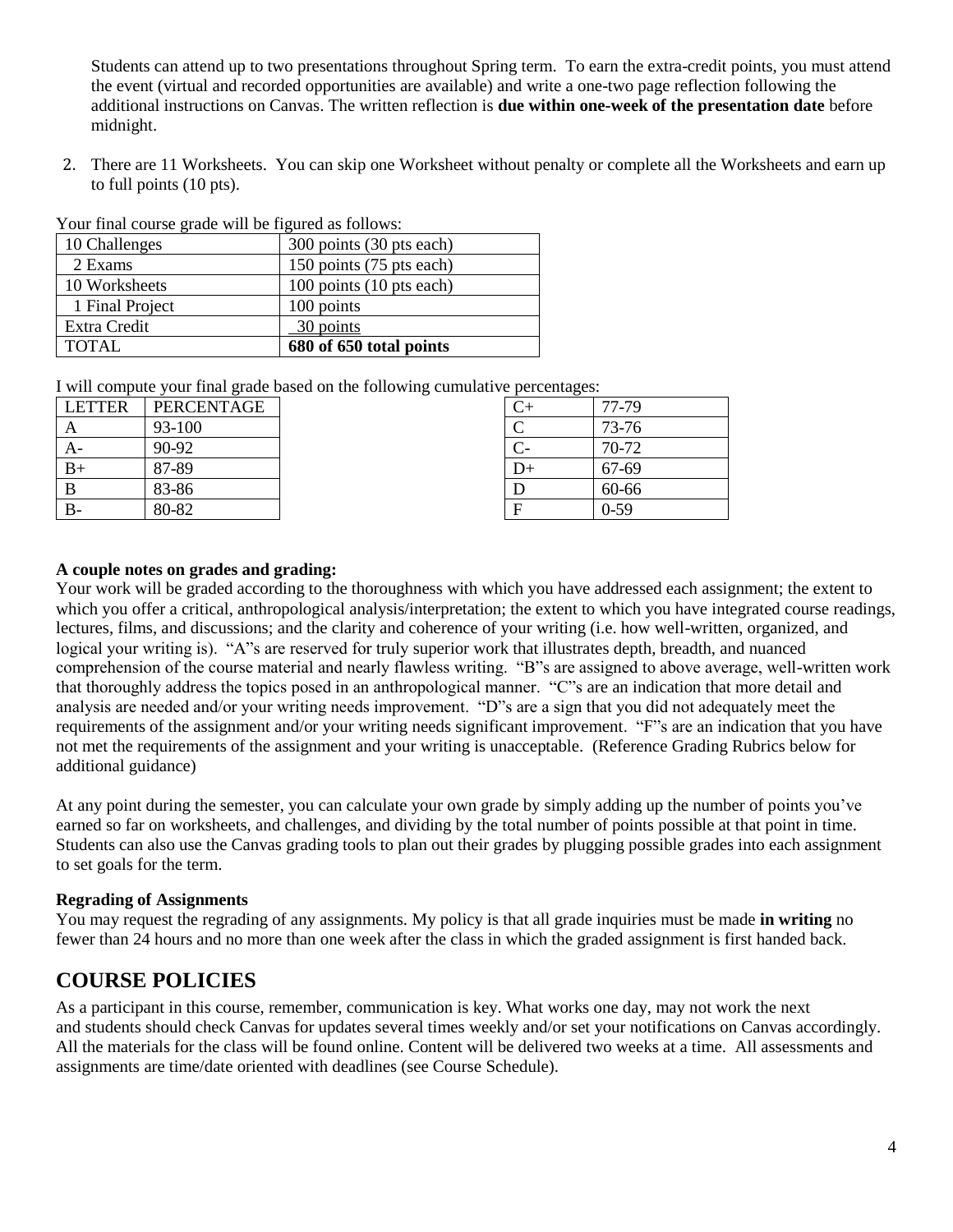**Attendance Policy:** I will only take attendance the first two weeks for Financial Aid purposes. I am fully aware of and sensitive to College sanctioned events as well as life events that may conflict with class. It is your responsibility to discuss potential "absences" which may influence your class participation ahead of time if possible. If you cannot discuss it with me ahead of time, please make every effort to talk to me as soon as you can.

### **COVID-19 Policy – If you feel sick in any way, do not come to class!**

These are still unprecedented times, and the unknowns well outnumber the knowns. The mentality we will take this semester is one of compassion, patience, and flexibility. The health and safety of you (and the LC faculty and staff) are of primary concern.

### **Safety Precautions in Class:**

- LC State is requiring all members of the campus community regardless of vaccination status to wear a face covering in indoor spaces where others are present.
- Masks must cover your nose and mouth to be effective.
- You can bring beverages, but **please do not bring food to class**.
- You are encouraged to carry and liberally use hand sanitizer before, during, and after class.
- It is very helpful if we all wipe down our learning areas after each class.

At any point in the semester if you develop symptoms of COVID-19 or any other communicable illness, *do not attend any of your classes in-person.* If you suspect that you have come in contact with an infected/potentially exposed individual, and/or are experiencing symptoms, you are instructed to shelter-in-place and contact health care support (see below) by phone as a first step in determining whether or not formal screening (testing) for COVID-19 is required. Engaging this strategy rather than visiting Student Health Services or another medical provider in-person will help prevent the possible spread of the virus. After consulting medical experts about symptoms, students will be given instruction regarding next steps in medical care and, specifically, whether or not COVID-19 testing is recommended; and how to access local testing.

Health care support contacts (in addition to an individual's personal health care provider) include:

- LC State Coronavirus Hotline: 208-792-2002 | [coronavirus@lcsc.edu](mailto:coronavirus@lcsc.edu)
- LC State Student Health Services: 208-792-2251
- Public Health Idaho North Central District: 866-736-6632

In addition, any student who faces challenges securing their food or housing or faces an event (death or illness in the family for example) and believes this may affect their performance in the course, is urged to contact the Office of Student Affairs (208-792-2218), and the Student Counseling Center (208-792-2211) for support and **please notify me if you are comfortable doing so**.

I realize this continues to be new territory for everyone, myself included, so let's all do our best to be patient and understand that if things don't always go exactly as planned, we will try to creatively problem solve any issues that arise. We will also periodically check-in with each other to see how things are working for everyone and readjust as necessary. Your flexibility and understanding in this ongoing, fluid process will help make this semester a success!

### **Testing Policy:**

There are two exams for the course. Exams are designed to be open book and notes, so you **do not need to be in a proctored testing site** to take any of the exams. Students can take the exams from any computer with a good internet connection and they will have two-hours to complete multiple choice, true/false questions, and a selection of essays based on your Lesson objectives presented in each module. Please arrange your schedule to take the exam any time before the due date (see Course Schedule). Exam answers will not be released until everyone in the course has taken the exam.

### **Make-up Policy:**

Your class exams, worksheets, challenges, and the final project have specified due dates and should be submitted on or before the day they are due. Work received later than this will be considered late. Late assignments are marked down 10% per day up to five days (50%). If you feel you have special circumstances or if you know that you are going to miss a scheduled class requirement due to a legitimate reason (e.g., illness, conflict with an approved university event, death in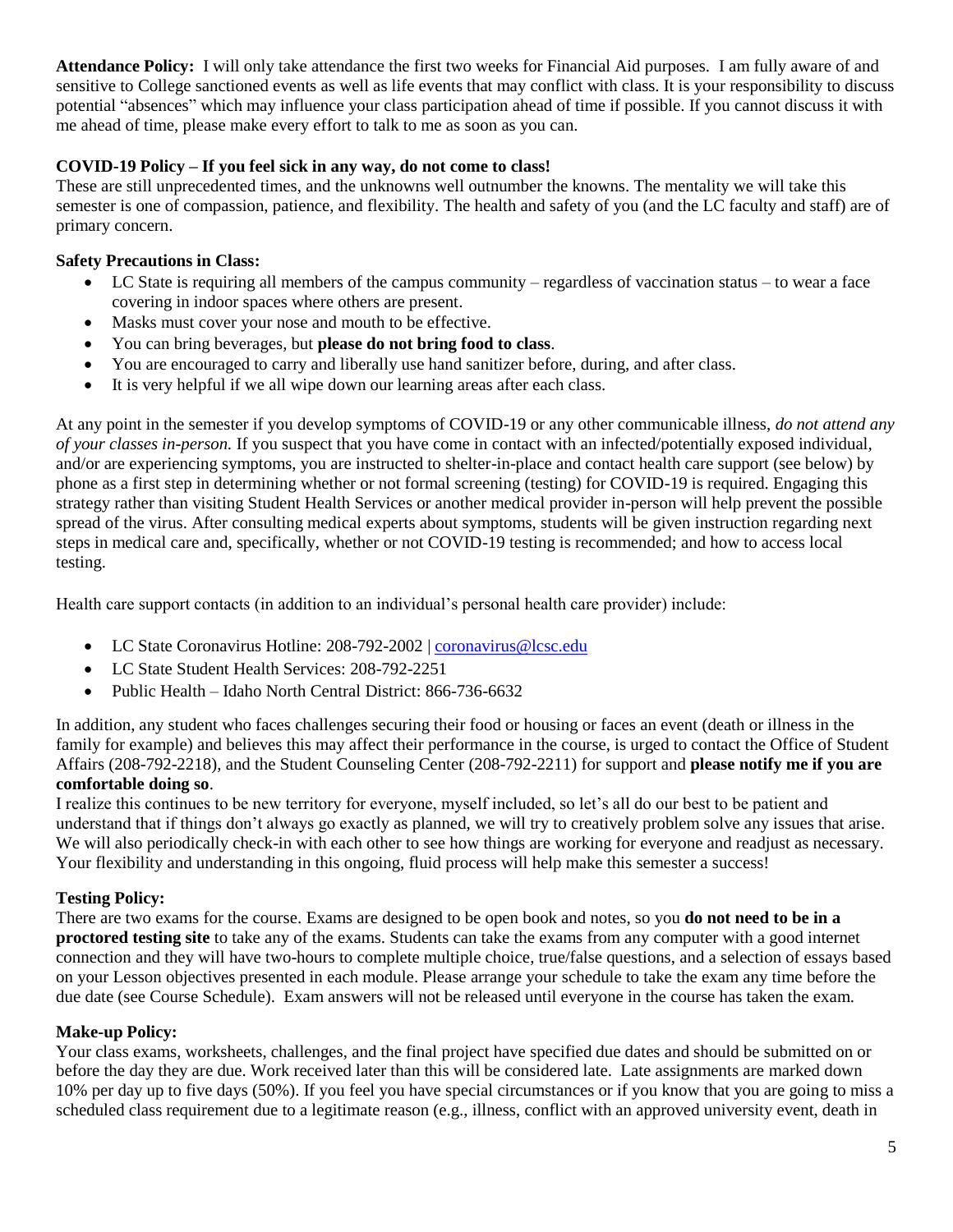the family, etc.), contact me **before** the due date to make arrangements, and then contact me within **one-week** to make up the work. The last day to turn in any late work for the term (for up to 50% of the possible points) is **Tuesday, May 10th by midnight**.

### **Academic Integrity:**

Academic integrity is the cornerstone of the college. You assume full responsibility for the content and integrity of the academic work you submit. You may collaborate with classmates on assignments; however, the guiding principle of academic integrity shall be that your submitted work must be your own work. Any student who violates LCSC's standard of conduct relating to academic integrity will be referred to the Office of Student Affairs and may fail the course.

Failure to adhere to the academic policy:

1) The first offense – The grade of 'F' for the submitted work without opportunity to redo the work.

2) The second offense – same as offense one and the student will be reported to the Office of Student Affairs. If you are not sure of any of these policies, please ask me. See also the [Student Code of Conduct](https://www.lcsc.edu/student-affairs/student-code-of-conduct/) (Full URL: [https://www.lcsc.edu/student-affairs/student-code-of-conduct/\)](https://www.lcsc.edu/student-affairs/student-code-of-conduct/).

### **Incomplete Policy:**

Due to unforeseen circumstances, students are sometimes unable to complete a course of study on time. Under these circumstances the student can request an "Incomplete Grade" (I) which must be made up by a fixed deadline in order to prevent the grade being changed to F.

To obtain an "I" grade:

- 1. Students must make a formal request in writing (e-mail can be used) to the instructor outlining the reason why they are requesting an incomplete, provide documentation when available (i.e. doctor's notes, court paperwork, etc.) to support the request, and a plan to complete the course.
- 2. Students must complete 2/3 of the class work (worksheets, challenges, exams) to file for an incomplete.
- 3. A student must have a mathematical possibility of passing the class. A passing grade is 60 percent or above for the entire course.
- 4. Incomplete grades automatically change to an "F" if not completed by the end of the next semester.

### **Students who need Academic Accommodations:**

Please notify me during the **first week** of class of any accommodations needed for the course, including, but not limited to note taking, reading, or other course related activities. Please contact our Accessibility Services directly at Phone: 208- 792-2677; Email: [accessibilityservices@lcsc.edu,](mailto:accessibilityservices@lcsc.edu)

Location: LIB 163, and visit their website (Full URL: [https://www.lcsc.edu/accessibility-services/\)](https://www.lcsc.edu/accessibility-services/) to learn more about College services available to you.

### **Privacy Statement**

Course materials (videos, assignments, student posts, etc.) are for use in this course only. You may not upload them to external sites, share with any person outside of this course, or post them for public commentary without my written permission. The College strictly prohibits anyone from duplicating, downloading, or sharing class materials with anyone outside of this course, for any reason.

### **CLASS MATTERS**

*It is my intent that students from diverse backgrounds and perspectives be well-served by this course, that students' learning needs be addressed both in and out of the class, and that the diversity that students bring to this class be viewed as a resource, strength, and benefit. I expect you to feel challenged and sometimes outside of your comfort zone in this course, but it is my intent to present materials and activities that are inclusive and respectful of all persons, no matter their gender, sexual orientation, abilities, age, socioeconomic status, ethnicity, race, culture, perspective, and other background characteristics.* (Colby College Faculty Statement 2019)

### **Student Responsibilities**

• Treat all members of the class and the broader community with respect. We will discuss sensitive topics in this course. Everyone is encouraged to participate in these discussions, but personal opinions must be presented in a way that does not marginalize any person or group.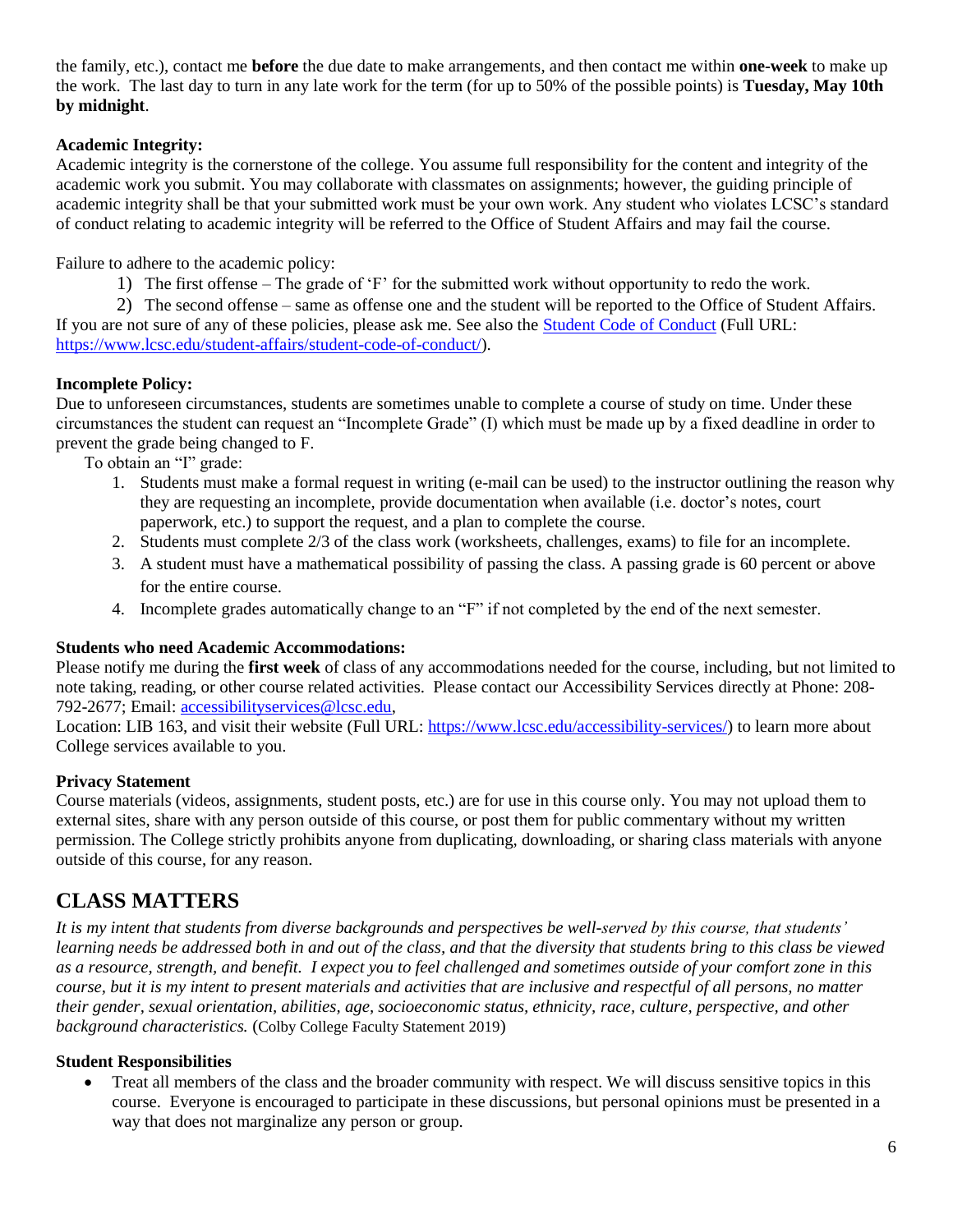- I (the instructor) reserve the right to adjust the syllabus. As such, you (the student) are responsible for keeping up with any changes that are announced in class, on Canvas, or in email communications. Not checking Canvas, and/or not checking your LC email account are not legitimate excuses for missing assignments and other information relevant to this course.
- It is your responsibility to check Canvas regularly to ensure that grades are posted accurately.
- Please do not begin putting away your notes and shuffling things around as the class period nears its end. This can be very distracting. I keep an eye on the clock and will make sure to end class on time.
- Actively participate; be engaged and inquisitive, limit chatting with neighbors and phone use.
- You are strongly encouraged to communicate with me if you have any comments, questions, or concerns about the course. Please schedule an appointment when you wish to meet with me.

### **Quick Tips for Success**

- My first name is Kerensa, not Allison. I prefer to be called Dr. Allison or Professor Allison, and not Mrs. Allison.
- $\bullet$  I try to respond to emails within 24 hours, but not typically between the hours of 8 pm 8 am, please plan accordingly.
- Before emailing me, please first check the syllabus and the class announcements on Canvas.
- Check the class Canvas page regularly.
- Take notes– handwritten are better.
- Maintain an open mind; stay curious.
- Keep in mind that active engagement with the readings, participation in class, and good note taking are key to learning and your success in class.
- Any information from the lesson materials and in-class discussions are fair-game for exams; that said, the Lesson objectives are good guide to what will be covered on the exams.
- DO NOT PLAGIARIZE! Cite everything you use to complete your work.
- Take care of yourself by working with the following:
	- o Student Counseling Center, Email: [counseling@lcsc.edu](mailto:counseling@lcsc.edu) & Phone: (208) 792-2211
	- o Campus Recreation:<https://www.lcsc.edu/student-involvement/campus-recreation/campus-fitness-center>
	- o Food pantry, Location: SUB 140, Website: [https://www.lcsc.edu/sub-csl/campus-food-pantry,](https://www.lcsc.edu/sub-csl/campus-food-pantry) Email: [pantry@lcmail.lcsc.edu,](mailto:pantry@lcmail.lcsc.edu) Phone: 208-792-2060

#### **Minors**

Students are encouraged to explore the possibility of adding a Minor to their degree program. For additional information contact me or visit the [Minors and Associate Degree page](http://catalog.lcsc.edu/academic-programs/social-sciences-division/academic-certificates-minors/) (Full URL: [http://catalog.lcsc.edu/academic-programs/social](http://catalog.lcsc.edu/academic-programs/social-sciences-division/academic-certificates-minors/)[sciences-division/academic-certificates-minors/\)](http://catalog.lcsc.edu/academic-programs/social-sciences-division/academic-certificates-minors/)

#### **Social Media**

To stay informed about LCSC Social Sciences activities beyond the regular classroom consider "liking" us on Facebook at<https://www.facebook.com/LCSCSocScienceDiv>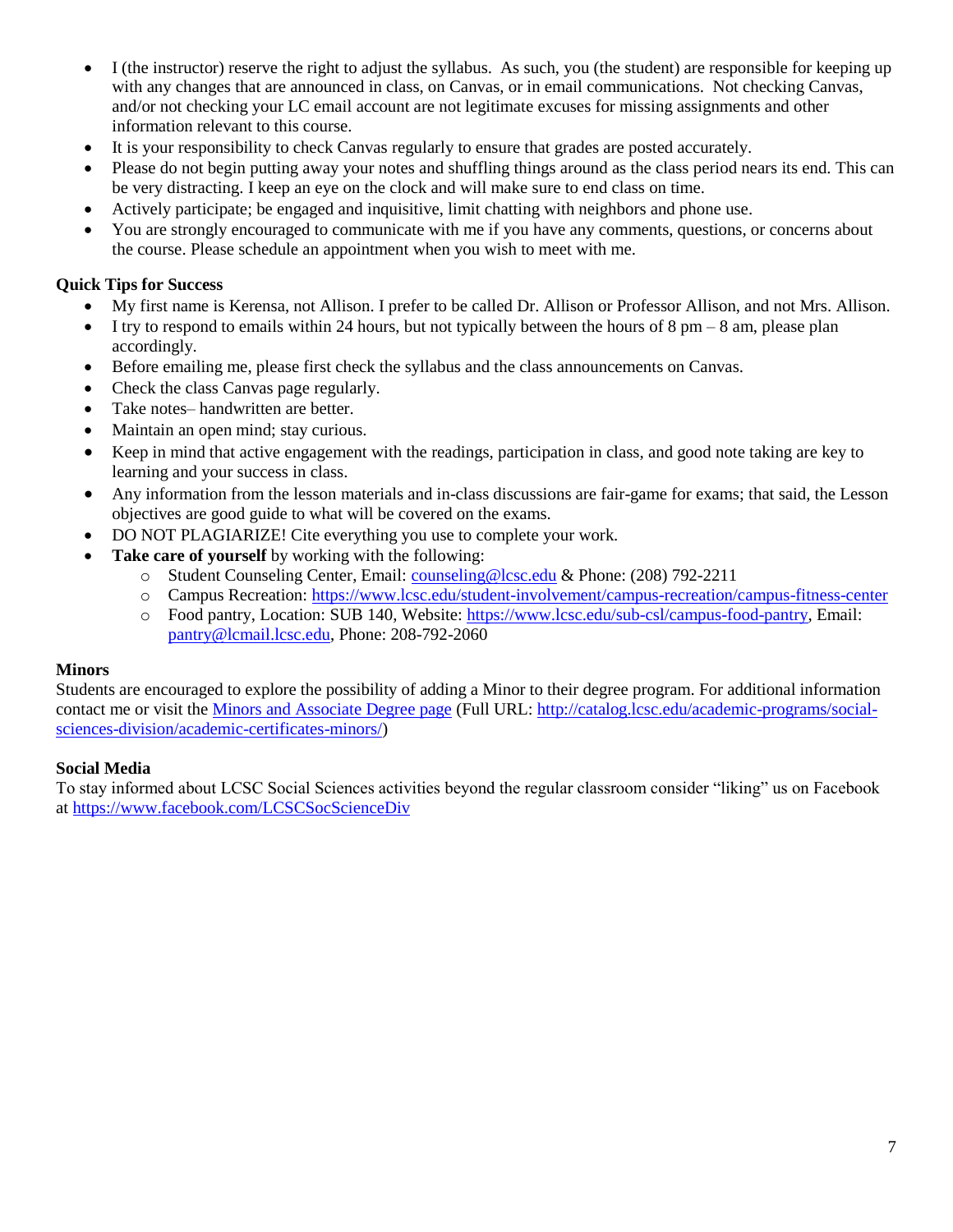## **COURSE OUTLINE & ASSIGNMENTS**

The class modules are organized **Monday to Friday** for 15 weeks of the course. Within each Module on Canvas, you will find the detailed instructions for how to successfully accomplish each week. **All Challenges & Exams are due by midnight (PST). All Worksheets are due at the beginning of class.** 

| Introductions: Welcome; How all this<br>Challenge 1 Introduce Yourself Due 1/21<br>Week 1 (1/17)<br>works; Expectations, yours and mine | <b>Topics</b> |                                                             |
|-----------------------------------------------------------------------------------------------------------------------------------------|---------------|-------------------------------------------------------------|
|                                                                                                                                         |               |                                                             |
|                                                                                                                                         |               |                                                             |
| Week 2 (1/24)<br>Worksheet 1 1/24<br>An Invitation to Anthropology                                                                      |               |                                                             |
| Print completed worksheet & bring to class.                                                                                             |               |                                                             |
| Worksheet 2 Due 1/31<br>Week 3 (1/31)<br>The Art of Ethnography - Asking                                                                |               |                                                             |
| Questions<br>Challenge 2 Talking-Strangers Due 2/4                                                                                      |               |                                                             |
| Worksheet 3 Due 2/7<br>Week $4(2/7)$<br>Culture – The Art of Seeing                                                                     |               |                                                             |
| Challenge 3 Nacirema Fieldwork Due 2/11                                                                                                 |               |                                                             |
| Evolution & Human Potential<br>Week $5(2/14)$<br>Worksheet 4 Due 2/14                                                                   |               |                                                             |
| <b>President's Day - No Class</b><br>Challenge 4 Start 28 Day Challenge Part 1 Due 2/25<br>Week $6(2/21)$                               |               |                                                             |
| Evolution & Human Potential (Cont.)                                                                                                     |               |                                                             |
| Week 7 (2/28)<br>Worksheet 5 Due 2/28<br>Language - Hidden Assumptions                                                                  |               |                                                             |
| Challenge 5 Word Weaving Due 3/4                                                                                                        |               |                                                             |
| <b>**Exam 1 posted Wednesday -3/2</b>                                                                                                   |               |                                                             |
| Infrastructure, Technology, &<br>Worksheet 6 Due 3/7<br>Week 8 (3/7)                                                                    |               |                                                             |
| <b>Neolithic Revolution</b><br>**Exam 1 Due before 3/9 midnight                                                                         |               |                                                             |
| Worksheet 7 Due 3/14<br>Week 9 (3/14)<br>Infrastructure & Technology (Cont.)                                                            |               |                                                             |
|                                                                                                                                         |               | Challenge 6 The (Un)thing Experiment (Part 1) Due 3/16      |
| & (Part 2) Due 3/18                                                                                                                     |               |                                                             |
| Poverty & Inequalities<br>Worksheet 8 Due 3/21<br>Week 10 (3/21)                                                                        |               |                                                             |
| Challenge 7 Poverty Due 3/25                                                                                                            |               |                                                             |
| <b>Spring Break</b><br>Week 11 (3/28)                                                                                                   |               |                                                             |
| Challenge 8 The Race Card Project Due 4/8<br>Week 12 (4/4)<br>Identity, Race, & Ethnicity                                               |               |                                                             |
| Challenge 4, 28 Day Challenge Part 2 Due 4/8                                                                                            |               |                                                             |
| Worksheet 9 Due 4/11<br>Week 13 (4/11)<br>Sex & Gender                                                                                  |               |                                                             |
| Challenge 9 Gender Due 4/15                                                                                                             |               |                                                             |
| Week 14 (4/18)<br>Love, & Marriage<br>Worksheet 10 Due 4/18                                                                             |               |                                                             |
| Religion and Wisdom<br>Worksheet 11 Due 4/25<br>Week 15 (4/25)                                                                          |               |                                                             |
| Challenge 10 Religious Rituals Due 4/29                                                                                                 |               |                                                             |
| Week 16 (5/2)<br>The Art of Being Human<br>**Exam $2\frac{4}{27}$ -5/4 midnight                                                         |               |                                                             |
| Work on Manifesto                                                                                                                       |               |                                                             |
| Final Project -Class Manifesto Due<br>Finals Week $(5/9)$                                                                               |               | *The last day to turn in any late work for the term (for up |
| Monday, May 9 <sup>th</sup> before midnight<br>to 50% of the possible points) is Tuesday, May $10^{th}$                                 |               |                                                             |
| before midnight.                                                                                                                        |               |                                                             |
|                                                                                                                                         |               |                                                             |